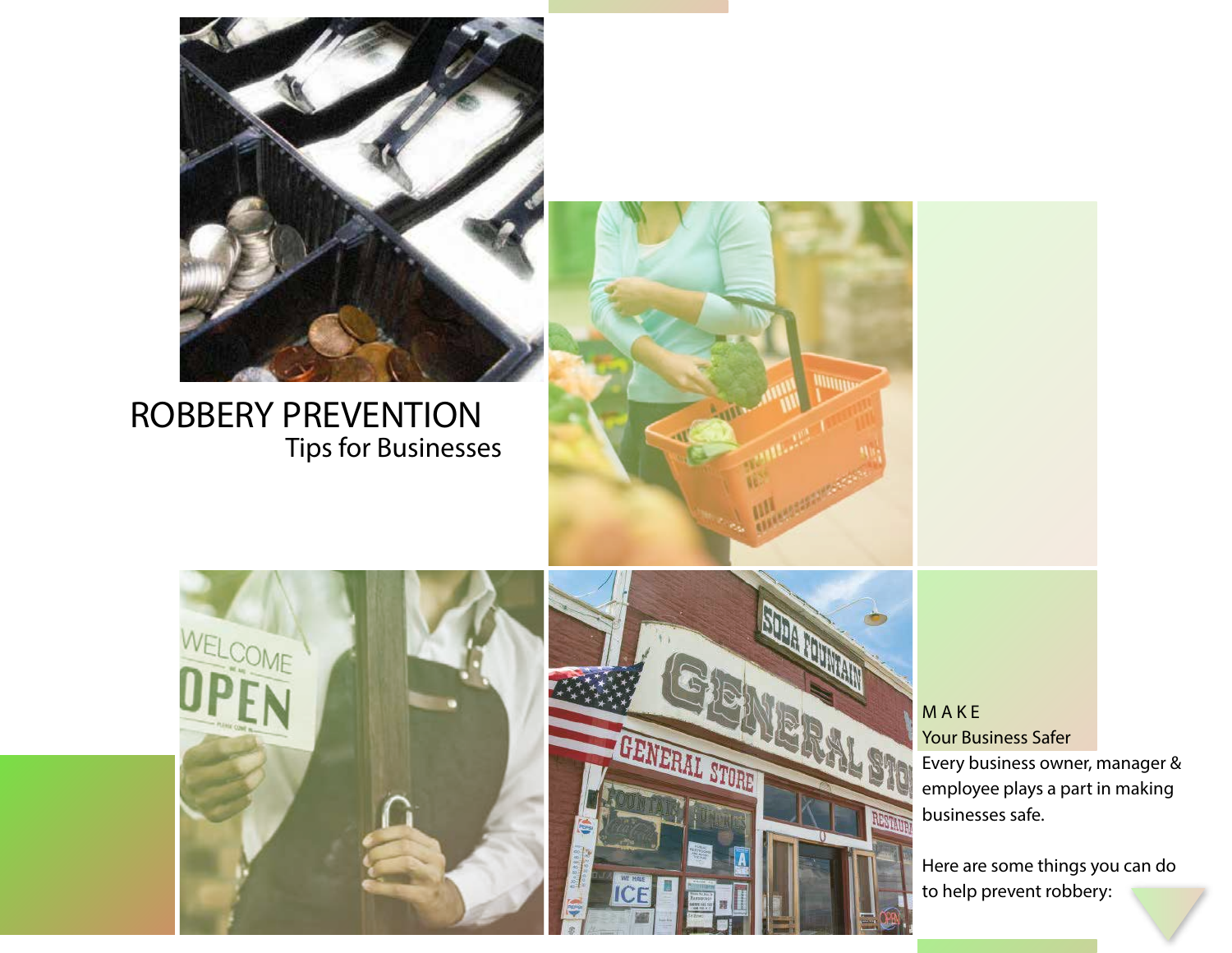Have at least two employees open and close the business.

Do not release personal information to strangers.

Keep purses and personal valuables locked in desks or lockers.

Install a robbery alarm.

Place a surveillance camera behind the cash register facing the front counter. Replace videotapes regularly.

Vary times and routes of travel for bank deposits.

Don't use marked "moneybags" that make it obvious to would-be robbers you are carrying money for deposit.

Keep a low balance in the cash register.

Place excess money in a safe or deposit it as soon as possible.

Cooperate with the robber for your own safety and the safety of others. Comply with a robber's demands. Remain calm and think clearly. Make mental notes of the robber's physical description and other observations important to law enforcement officers.

If you have a silent alarm and can reach it without being noticed, use it. Otherwise, wait until the robber leaves. Be careful, most robbers are just as nervous as you are.

Keep your business neat and clean. A tidy, orderly place of business is inviting to customers, but not to robbers. Dressing neatly also sends the right message.

Stay alert! Know who is in your business and where they are. Watch for people who hang around without buying anything. Also, be aware of suspicious activity outside your place of business. Write down license numbers of suspicious vehicles if visible from the inside of your business.

Make sure the sales counter can be seen clearly. Don't put up advertisements, flyers, displays, signs, posters or other items on windows or doors that might obstruct the view of the register from inside or outside your business. The police cruising by your store need to see in.

Try to greet customers as they enter your business. Look them in the eye, and ask them if they need help. Your attention can discourage a robber.

Keep your business well-lit, inside and outside. Employees should report any burned-out lights to the business owner or manager. Keep trees and bushes trimmed, so they don't block any outdoor lights.



more